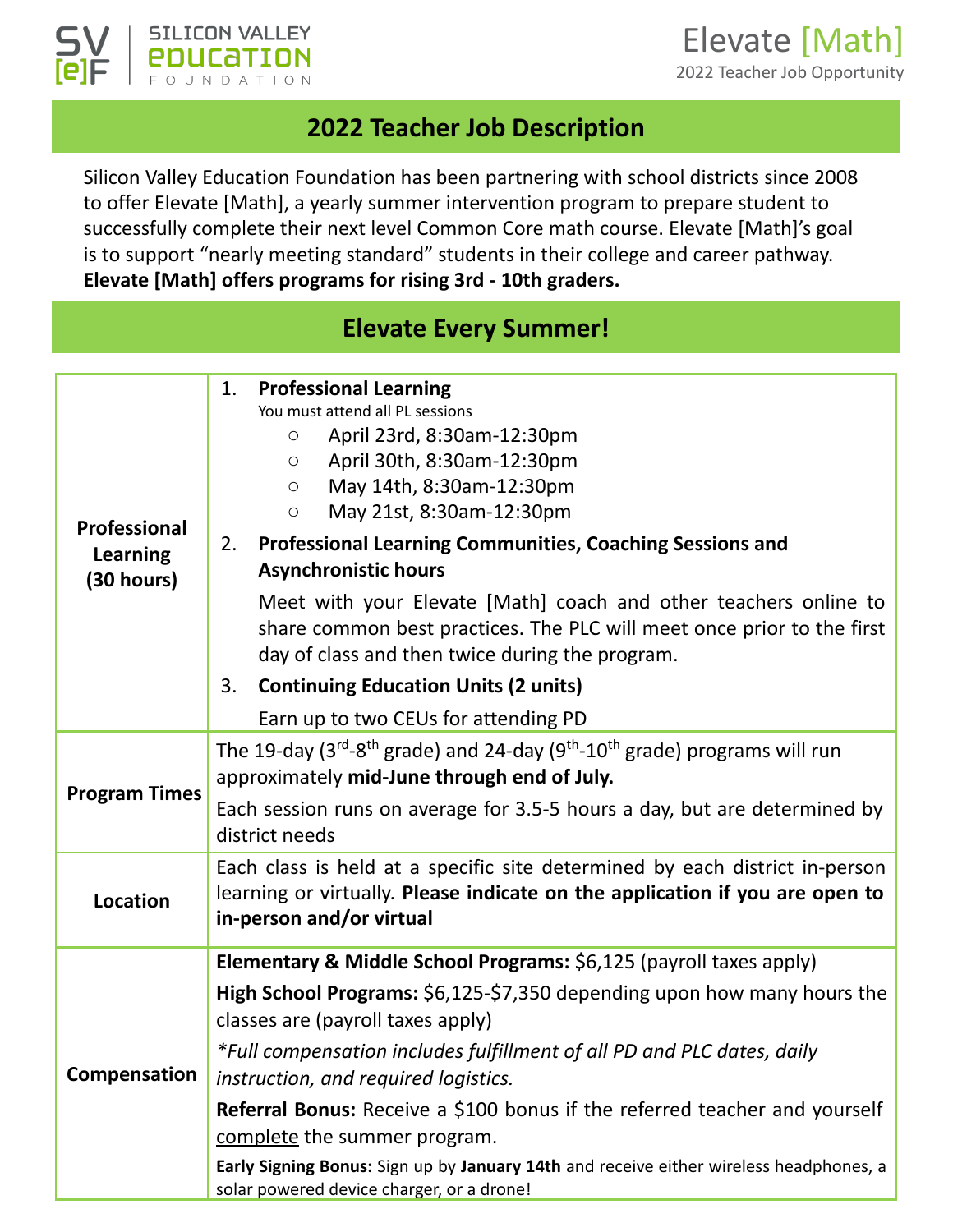

## **Why Elevate [Math]**

- Help students prepare for success in math using curriculum that closely aligns with Common Core State Standards and Smarter Balance testing.
- Learn and practice different instructional strategies and use a blended learning model.
- Professional development offers new tools and strategies for Common Core teaching.

#### **Over 90% of students enjoyed the way they learned in Elevate [Math]. Join us in making math an exciting part of their education!**

## **Responsibilities | Duties**

Oversee and provide instruction for a classroom

**SILICON VALLEY** POUCATION

- Ensure meeting of goals for increasing student math understanding, building study skills, and strengthening aspirations for college
- Facilitate the pre-post assessment plan, attitudinal surveys, and other assessments for teachers and students
- Integrate technology to strengthen access to online curriculum and tools
- Track attendance and communicate students' attendance concerns with families and Elevate [Math] staff

## **Qualifications | Background**

- California Teaching Credential (preferably in math and/or science)
- SVEF fingerprinting required. District-specific fingerprinting may be required.

# **Apply Now** at [bit.ly/2022\\_EM\\_Teacher\\_App](https://bit.ly/2022_EM_Teacher_App)

#### **Elevate [Math] Partners**

Alum Rock Union School District Bayshore Elementary School District Berryessa Union School District Cambrian School District Campbell Union School District Campbell Union School High School District Cupertino Union School District Downtown College Prep Charter East Side Union High School District Evergreen School District Franklin- McKinley School District

Lodi Unified School District Luther Burbank School District Menlo Park City School District Milpitas Unified School District Moreland School District Mountain View Los Altos High School District Mountain View Whisman School District Mount Pleasant School District Oak Grove School District Orchard School District Pajaro Valley School District

Pierce Joint Unified School District Redwood City School District Salem- Keizer Public School District San Benito High School District San Bruno Park School District San Jose Unified School District Santa Clara Unified School District Sequoia Union High School District Soledad Unified School District South San Francisco Unified School District Union Elementary School District Voices Franklin McKinley

SVEF is an equal opportunity employer. All qualified applicants will receive consideration for employment without regard to race, color, religion, national origin, sex, sexual orientation, gender identity, veteran status, and disability, or other legally protected status.